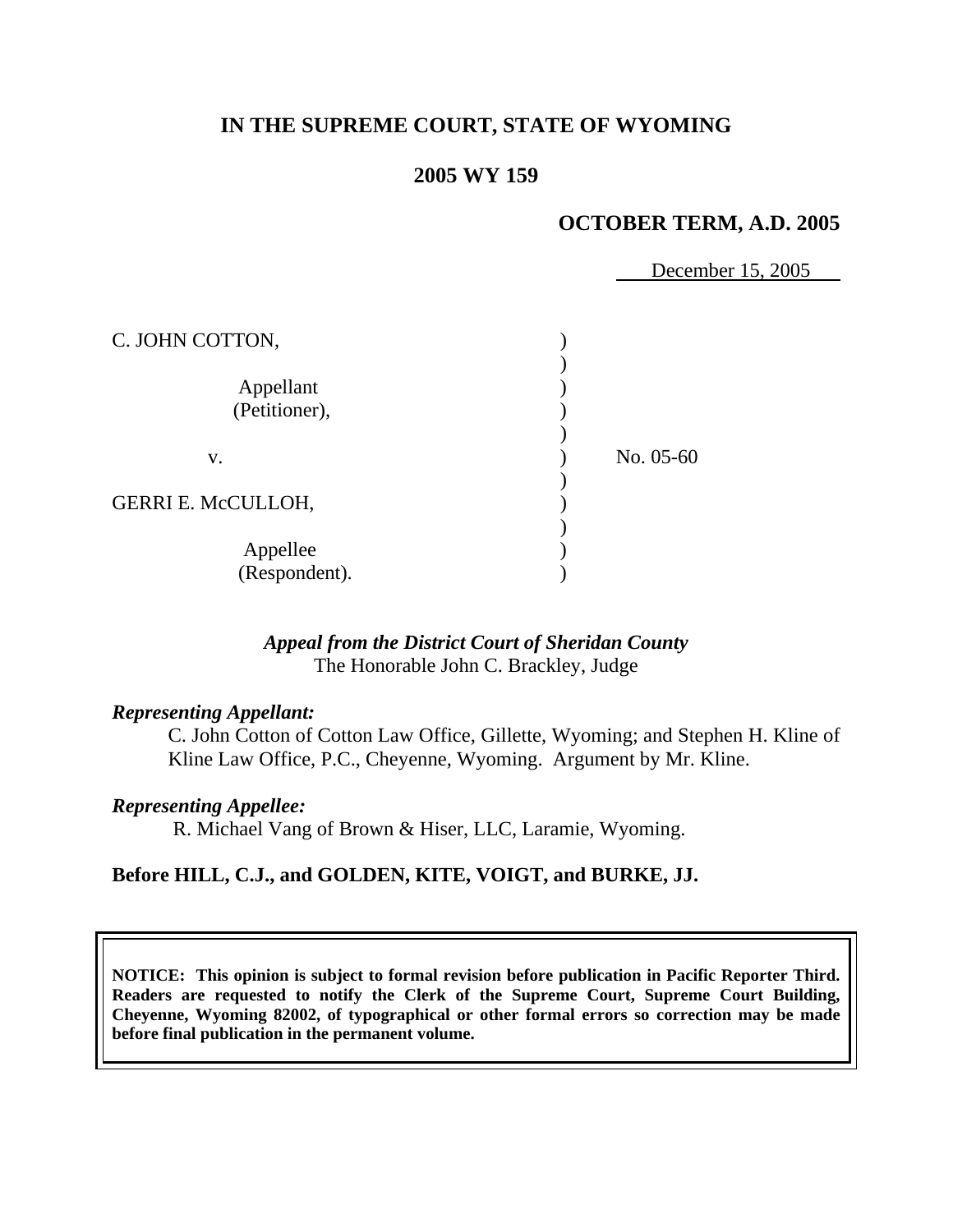### **KITE, Justice.**

[¶1] Attorney C. John Cotton appeals from the district court's affirmance of a decision rendered by a panel of the Wyoming State Bar Committee on Resolution of Fee Disputes (the fee dispute committee). Mr. Cotton and client Gerri McCulloh disagreed about the amount of attorney's fees and costs Mr. Cotton was entitled to for representing her in a divorce and other related proceedings. The fee dispute committee ordered Mr. Cotton to refund \$23,533.16 to Ms. McCulloh. The district court affirmed the fee dispute committee's decision. Finding no error, we also affirm.

## **ISSUES**

- [¶2] Mr. Cotton presents the following issues for our consideration:
	- 1. Did the fee dispute committee and the district court fail to make necessary findings regarding mediation and GAL expenses, and regarding effect of appellant McCulloh's agreement to pay fees?
	- 2. Should credit be afforded for \$6,148.59 in mediation and initial GAL expenses paid at the request and the benefit of Gerri E. McCulloh?
	- 3. Did the court award fees in February 1999, or did the parties treat the funds awarded by the court as fees modifying the initial cap, including the fees now at issue?
	- 4. Are Gerri E. McCulloh's claims that she did not receive the bills, and did not treat the amounts disbursed as fees contrary to her own written admissions?
	- 5. Are Gerri E. McCulloh's claims barred by principles of contract, laches and estoppel?

Ms. McCulloh articulates a single issue:

 Did the fee dispute committee abuse its discretion by the manner in which it entered a judgment in the fee dispute arbitration hearing between Ms. McCulloh and Mr. Cotton?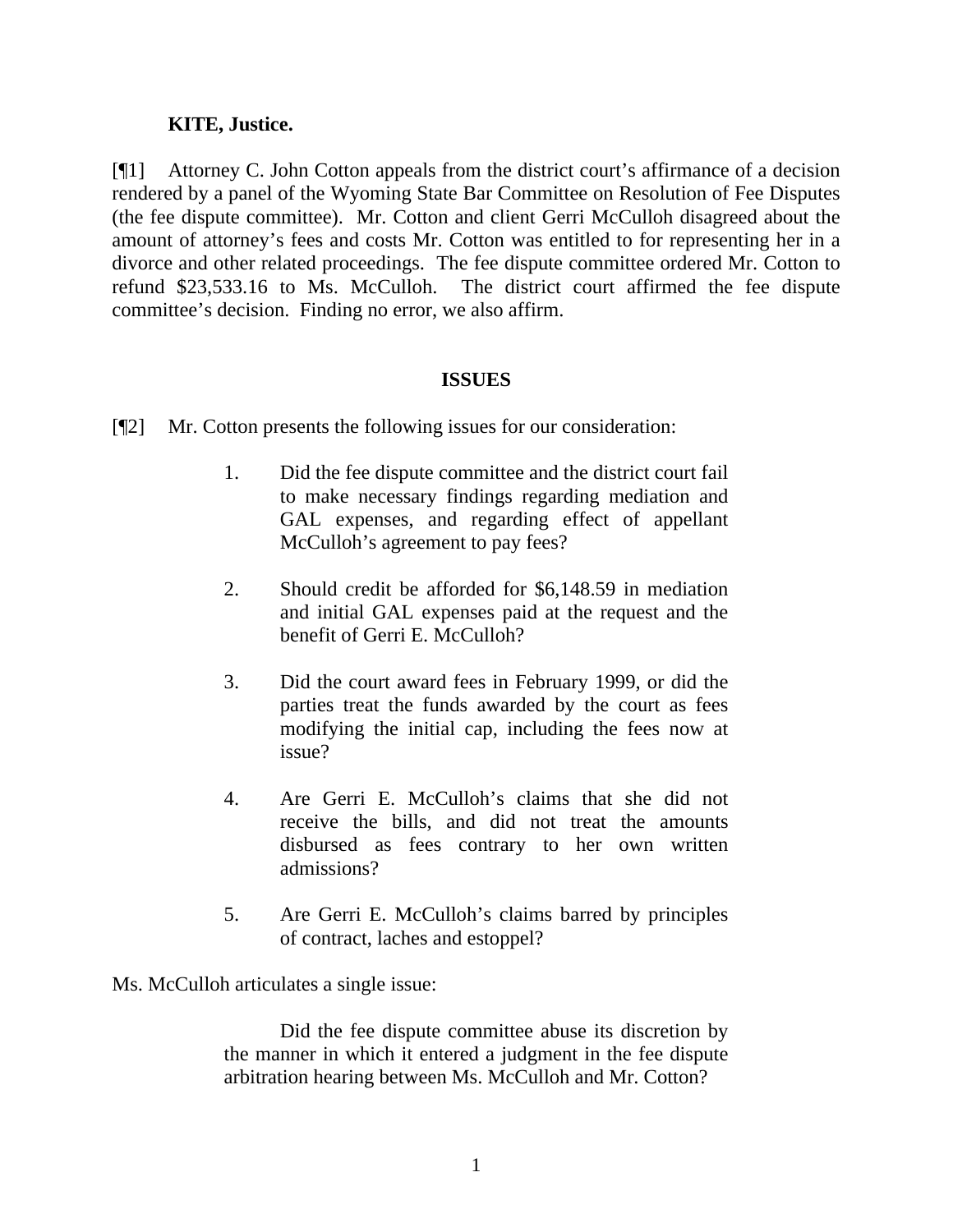### **FACTS**

[¶3] This case is the most recent chapter in the ongoing saga of Ms. McCulloh's divorce from John Drake. In *McCulloh v. Drake,* 2001 WY 56, 24 P.3d 1162 (Wyo. 2001) (*McCulloh I*), this Court reviewed the district court's determinations on the parties' divorce and Ms. McCulloh's separate tort claims. We reserved discussion of the child custody and support issues because an appeal of a post-decree custody modification was also pending before this Court. *Id.,* ¶ 11-12, 24 P.3d at 1165. We concluded the district court did not abuse its discretion when it divided the marital property. *Id.,* ¶ 19, 24 P.3d at 1168. With regard to Ms. McCulloh's tort claims, we recognized, under certain circumstances, a spouse may assert a claim for intentional infliction of emotional distress for conduct which occurred during the marriage and the tort claim should be heard separately from the divorce proceedings. *Id.*,  $\P$  26, 29-30, 24 P.3d at 1170-71. Consequently, this Court affirmed in part, reversed in part, and remanded to the district court for a jury trial on Ms. McCulloh's intentional infliction of emotional distress claim. *Id.,* ¶¶ 29-30, 43, 24 P.3d at 117-71, 1173.

[¶4] In 2002, we reviewed the district court's decision granting Ms. McCulloh's request for modification of the child custody provisions of the original divorce decree. *Drake v. McCulloh,* 2002 WY 50, 43 P.3d 578 (Wyo. 2002) (*McCulloh II*). The district court ruled a substantial change in circumstances had occurred since the original decree and awarded primary custody of the child to Ms. McCulloh. *Id.,* ¶ 1, 43 P.3d at 580. Finding sufficient evidence to support that conclusion, we affirmed the district court's decision. *Id.,* ¶ 22, 43 P.3d at 585. Ms. McCulloh, subsequently, challenged the district court's denial of her petition for increased child support in *McCulloh v. Drake,* 2005 WY 18, 105 P.3d 1091 (Wyo. 2005) (*McCulloh III*). We affirmed in part, reversed in part, and remanded for a determination of whether she was entitled to an increase in child support payments. *Id.,* ¶ 29, 105 P.3d at 1098.

[¶5] The case at bar involves an attorney's fees dispute between Ms. McCulloh and Mr. Cotton. Ms. McCulloh was originally represented by another attorney in the divorce proceedings, but, after a failed mediation, she sought new counsel. Ms. McCulloh contacted Mr. Cotton, and he identified the potential tort claims. Ms. McCulloh and Mr. Cotton entered into a representation agreement on October 17, 1998, which covered the divorce, initial appeal, and the tort claims. The fees section of the agreement included hourly and contingency fee provisions. The hourly fee provision included a cap on the hourly fees which Mr. Cotton could charge Ms. McCulloh. The agreement provided the maximum hourly fees for the divorce would be the greater of \$15,000 or the amount of hourly fees assessed against the opposing party and the maximum hourly fees on appeal would be the greater of \$2,500 or the amount of hourly fees assessed against the opposing party. Under the terms of the representation agreement, Ms. McCulloh was also responsible for reimbursing Mr. Cotton for any costs he paid on her behalf.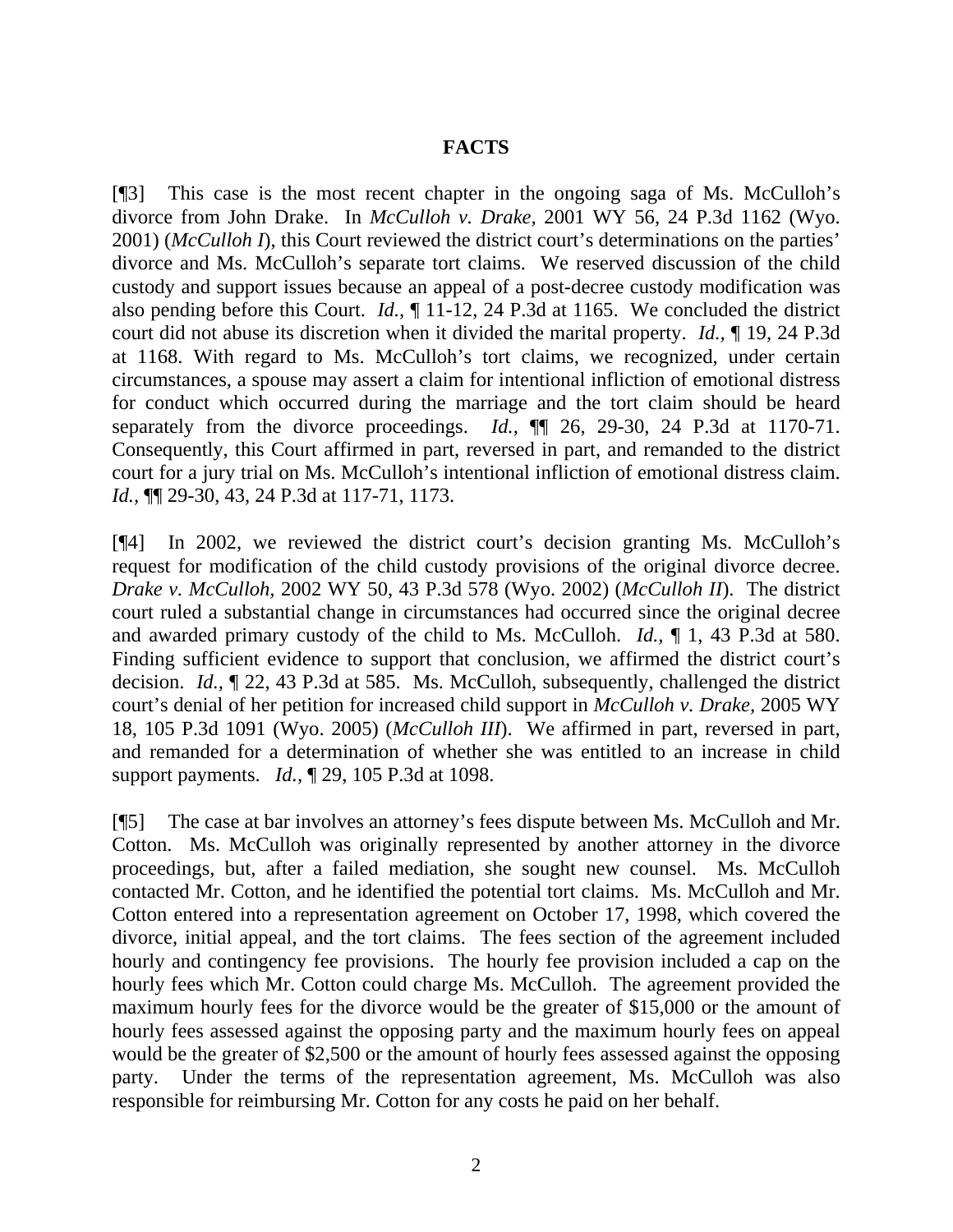[¶6] While the divorce proceeding was pending, Mr. Cotton filed a motion requesting an award of attorney's fees and costs from Mr. Drake, pursuant to Wyo. Stat. Ann. § 20-  $2-111$  $2-111$  $2-111$  (LexisNexis  $2005$ ).<sup>1</sup> The district court entered an Interim Stipulated Order of Distribution which confirmed the parties' agreement that Mr. Drake would pay Ms. McCulloh \$50,000 on or before February 12, 1999. The court's order specifically stated that it was not ruling upon Ms. McCulloh's motion for attorney's fees and she could use the funds in any way she pleased, subject to the requirement she provide an accounting to Mr. Drake. In response to the district court's order, Mr. Drake sent a check to the clerk of the district court with a notation written on the memo line which stated "Legal Fees Plaintiff." Mr. Cotton arranged for Ms. McCulloh to sign a limited power of attorney, giving him the authority to execute any checks made payable to her from Mr. Drake or the clerk of the district court. Pursuant to the limited power of attorney, Mr. Cotton deposited the \$50,000 in his trust account.

[¶7] Mr. Cotton prepared an accounting of the \$50,000, which showed he disbursed approximately \$35,000 to himself for attorney's fees. He gave approximately \$2,800 to Ms. McCulloh and applied the remaining funds to the costs of the action. The district court held a bench trial and issued a decision letter in August 1999, addressing child custody, child support, property division, and Ms. McCulloh's tort claims. The district court's property division included a \$200,000 cash award to Ms. McCulloh. Ms. McCulloh and Mr. Drake both appealed the district court's decision in *McCulloh I.* 

[¶8] Early in 2000, Mr. Cotton and Ms. McCulloh believed the \$200,000 cash award from Mr. Drake would soon be available. Mr. Cotton told her the check should be made payable to both of them and, if she did not agree, he would not continue to represent her in the on-going litigation with Mr. Drake. Ms. McCulloh did not agree with Mr. Cotton's claim to the property distribution and wrote a letter dated February 1, 2000, to the executive director of the Wyoming State Bar, questioning Mr. Cotton's billing practices and requesting a fee arbitration. However, instead of sending the letter, she simply read it to Mr. Cotton over the telephone. As it turned out, the \$200,000 property distribution was not made available at that time.

 $\overline{a}$ 

<span id="page-3-0"></span><sup>&</sup>lt;sup>1</sup> § 20-2-111. Alimony during pendency of action; allowance for prosecution or defense of action; costs, states:

In every action brought for divorce, the court may require either party to pay any sum necessary to enable the other to carry on or defend the action and for support and the support of the children of the parties during its pendency. The court may decree costs against either party and award execution for the costs, or it may direct costs to be paid out of any property sequestered, in the power of the court, or in the hands of a receiver. The court may also direct payment to either party for such purpose of any sum due and owing from any person.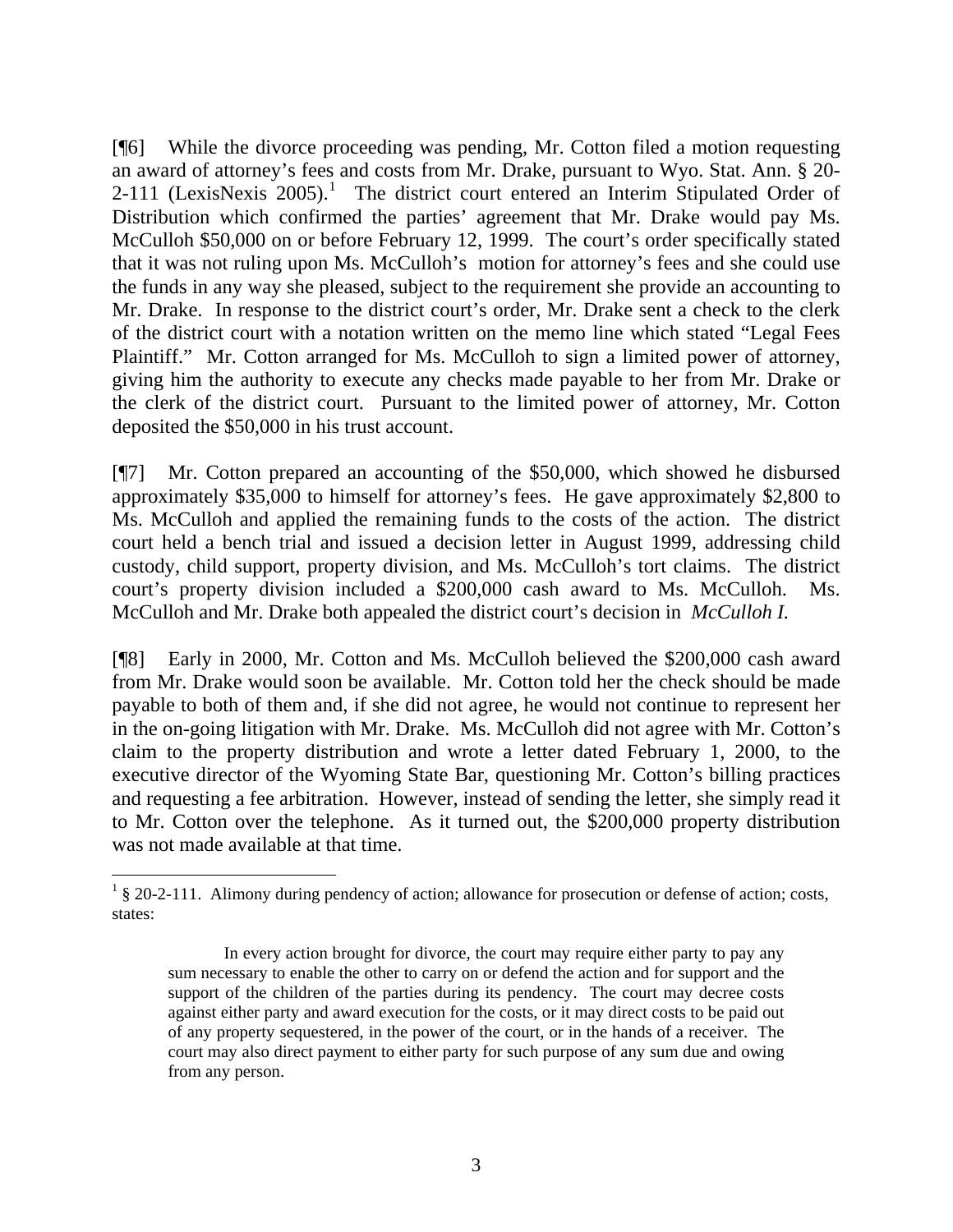[¶9] On June 15, 2001, this Court issued its decision in *McCulloh I* and a few days later Mr. Cotton and Ms. McCulloh had a meeting in his office to discuss the outstanding fees and costs. They were not, however, able to reach an agreement, and on August 3, 2001, Ms. McCulloh sent a letter to Mr. Cotton, again questioning his billing practices.

[¶10] In September 2001, Mr. Drake tendered \$169,200 to the district court. Mr. Cotton sought and received an order from the district court for release of the funds to him and Ms. McCulloh. Ms. McCulloh contacted the district court clerk's office and directed them to deliver the money directly to her. Mr. Cotton filed a \$138,829.88 attorney's fees lien against the proceeds, and the funds were tendered to him. Ms. McCulloh fired Mr. Cotton and demanded he send the property distribution proceeds to her. Nevertheless, he used Ms. McCulloh's limited power of attorney to disburse: \$100,000 to himself for outstanding costs and fees; \$40,000 to the district court to replenish an account which was held jointly by Ms. McCulloh and her minor son; \$7,500 to pay Ms. McCulloh's prior attorney; and the remaining \$21,700 to Ms. McCulloh.

[¶11] On December 13, 2001, Ms. McCulloh filed a petition for resolution of fee dispute with the fee dispute committee, and, soon thereafter, Mr. Cotton filed his own fee dispute petition. The fee dispute committee held a hearing on both petitions on July 12, 2002. On March 31, 2003, the fee dispute committee issued its resolution order, requiring Mr. Cotton to refund \$71,033.16 to Ms. McCulloh. The fee dispute committee concluded Mr. Cotton's fees for the initial divorce and appeal were limited to the hourly fee cap contained in the parties' representation agreement, but the subsequent proceedings were not included in the fee agreement. The fee dispute committee also awarded him \$4,000 for his contingency fee in the tort action. With regard to Mr. Cotton's request for reimbursement of costs, the fee dispute committee carefully reviewed each of his bills and awarded all of his claimed costs, with the exception of a few items which were billed in error.

[¶12] Mr. Cotton filed a motion for partial reconsideration, asking the fee dispute committee to credit him with the \$40,000 he had tendered to the district court and the \$7,500 he had paid to Ms. McCulloh's prior attorney. The fee dispute committee issued a supplemental order giving Mr. Cotton credit for those amounts and revising the amount he owed Ms. McCulloh to \$23,533.16. Mr. Cotton filed a petition for review with the district court, and the district court affirmed the fee dispute committee's decision.<sup>[2](#page-4-0)</sup> Mr. Cotton subsequently filed a notice of appeal with this Court.

<span id="page-4-0"></span>  $2$  The district court allowed Mr. Cotton to present additional evidence for its consideration during the appeal. Our decision in *Speight, McCue & Associates, P.C., v. Wallop,* 2005 WY 75, 115 P.3d 39 (Wyo. 2005), prohibits the district court from taking additional evidence in an appeal from the Wyoming State Bar Committee on Resolutions of Fee Disputes. The error was, however, harmless because in this case the district court specifically found the additional evidence Mr. Cotton presented was irrelevant to its decision and, consequently, did not rely upon it in affirming the fee dispute committee's decision.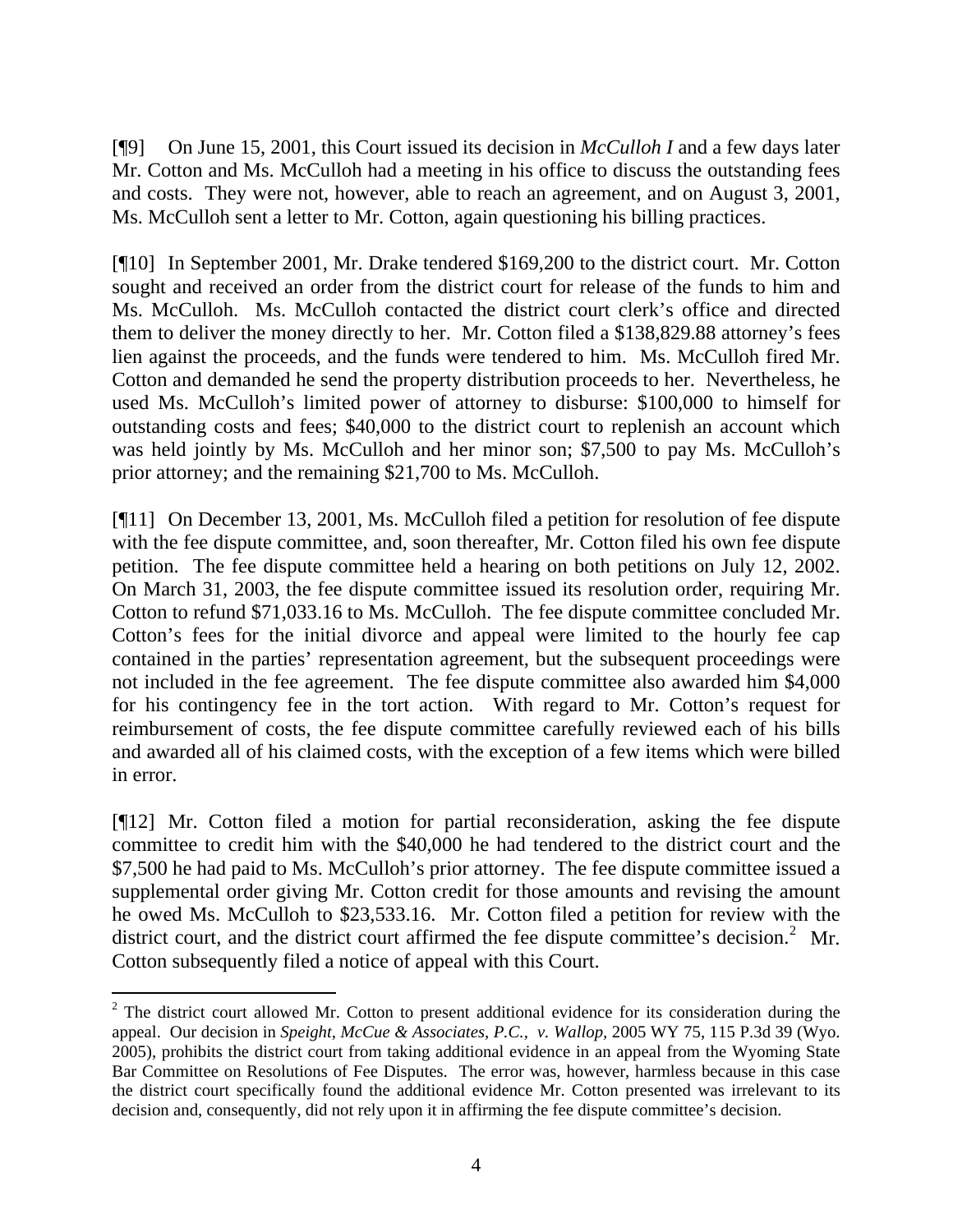#### **STANDARD OF REVIEW**

[¶13] One of the more difficult aspects of this case is determining the standard of review to apply to decisions from the fee dispute committee. The district court recognized the problem and stated in its order affirming the fee dispute committee's decision:

> Wyoming law is unclear as to the legal standard applicable to appeals from the Committee on Resolution of Fee Disputes, however, Appellant has presented nothing that contradicts the findings or conclusions of the committee under any standard of review, including de novo.

[¶14] In resolving this matter, we look to the language of the Wyoming Rules for Resolution of Fee Disputes. "'A rule of this court has the force and effect of a statute, and is to be construed in the same manner as a statute.'" *Vanasse v. Ramsay,* 847 P.2d 993, 999-1000 (Wyo. 1993) quoting *Lapp v. City of Worland*, 612 P.2d 868, 874-75 (Wyo. 1980). Consequently, in interpreting court rules, we apply our rules of statutory construction. *Anderson v. Hernandez,* 2005 WY 142, ¶ 7; *Vanasse,* 847 P.2d at 999- 1000. The rules of statutory construction are well-known:

> We first decide whether the statute is clear or ambiguous. This Court makes that determination as a matter of law. A "statute is unambiguous if its wording is such that reasonable persons are able to agree as to its meaning with consistency and predictability." *Allied-Signal, Inc.* [*v. Wyoming State Board of Equalization*], 813 P.2d [214,] 220 [(Wyo. 1991)]. A "statute is ambiguous only if it is found to be vague or uncertain and subject to varying interpretations." 813 P.2d at 219-20.

> If we determine that a statute is clear and unambiguous, we give effect to the plain language of the statute.

> We begin by making an "'inquiry respecting the ordinary and obvious meaning of the words employed according to their arrangement and connection.'" *Parker Land and Cattle Company v. Wyoming Game and Fish Commission*, 845 P.2d 1040, 1042 (Wyo. 1993) (quoting *Rasmussen v. Baker*, 7 Wyo. 117, 133,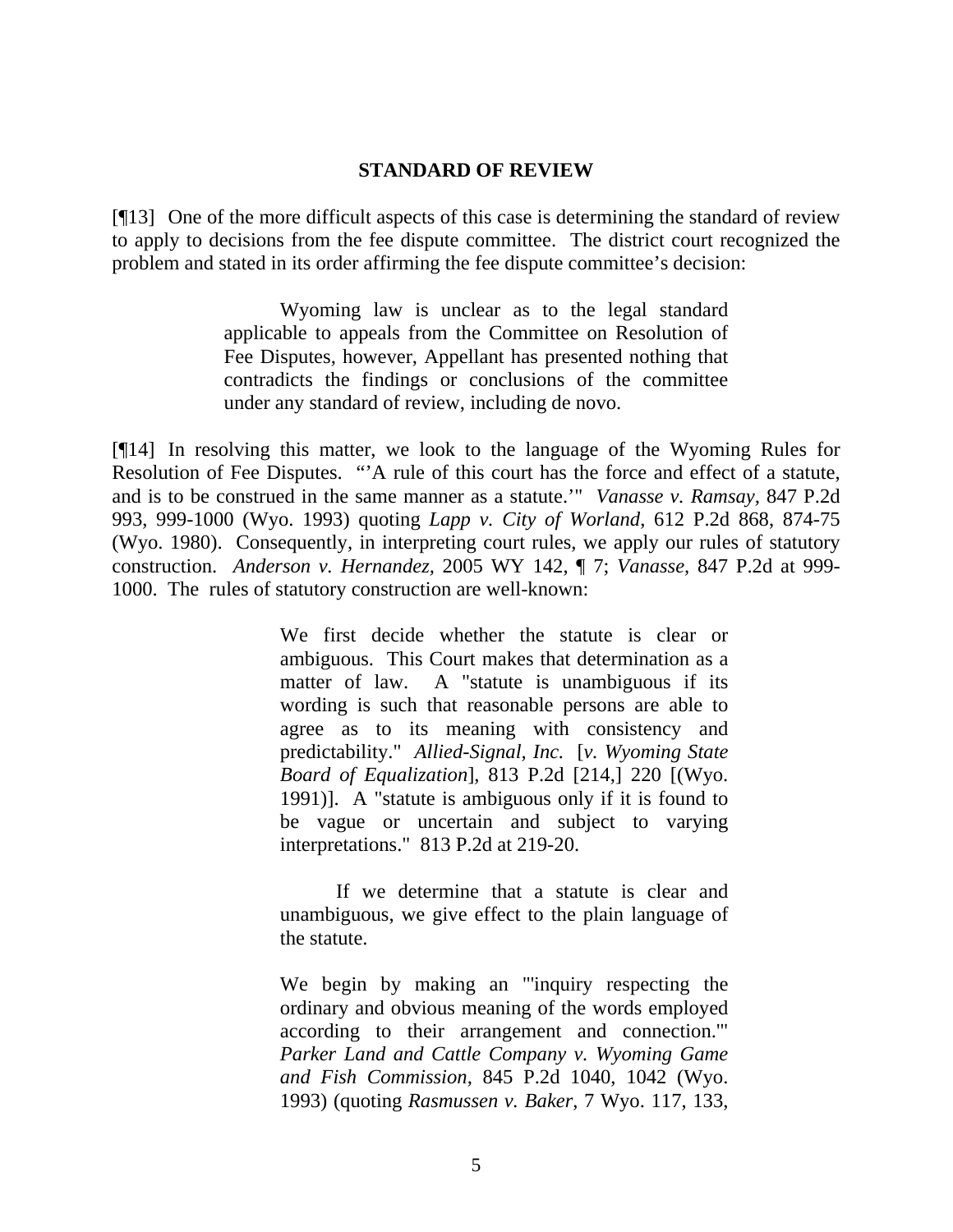50 P. 819, 823 (1897)). We construe the statute as a whole, giving effect to every word, clause, and sentence, and we construe together all parts of the statute *in pari materia*.

*State Department of Revenue and Taxation v. Pacificorp*, 872 P.2d 1163, 1166 (Wyo. 1994). If we determine that the statute is ambiguous, we resort to general principles of statutory construction to determine the legislature's intent.

*State v. Bannon Energy Corporation*, 999 P.2d 1306, 1308- 09 (Wyo. 2000) (some citations omitted); *see also Wyodak Resources Development Corporation v. Wyoming Department of Revenue*, 2002 WY 181, ¶ 9, 60 P.3d 129, ¶ 9 (Wyo. 2002).

*Airtouch Communications, Inc. v. Dep't of Revenue,* 2003 WY 114, ¶ 10, 76 P.3d 342, 347 (Wyo. 2003).

> "When the language is not clear or is ambiguous, the court must look to the mischief the statute was intended to cure, the historical setting surrounding its enactment, the public policy of the state, the conclusions of law, and other prior and contemporaneous facts and circumstances, making use of the accepted rules of construction to ascertain a legislative intent that is reasonable and consistent." *State ex rel. Motor Vehicle Div. v. Holtz*, 674 P.2d 732, 736 (Wyo. 1983). The ultimate goal is to determine the intent of the legislature.

*Stewart Title Guaranty Co. v. Tilden,* 2005 WY 53, ¶ 18, 110 P.3d 865, 872 (Wyo. 2005). "We have held a specific statute controls over a general statute on the same subject. A specific provision in a statute controls over an inconsistent general provision pertaining to the same subject." *State v. Buggy Bath Unlimited, Inc.,* 2001 WY 27, ¶ 23, 18 P.3d 1182, 1189 (Wyo. 2001), quoting *Thunderbasin Land, Livestock & Investment Co. v. County of Laramie*, 5 P.3d 774, 782 (Wyo. 2000).

[¶15] Fee Dispute Rule 9 states: "Pursuant to W.S. § 16-3-101(b)(1), proceedings under these rules are in the nature of arbitration and exempt from the Wyoming Administrative Procedures Act (W.S. §§16-3-101 through 16-3-115)." On the other hand, Fee Dispute Rule 14(a) states that judicial review of a decision of the fee dispute committee is commenced by filing a petition for review under W.R.A.P. 12, which pertains to judicial review of administrative actions. Fee Dispute Rule 14(d) directs the court to "review the record" from the fee dispute committee. W.R.A.P. 12.09 specifically embraces the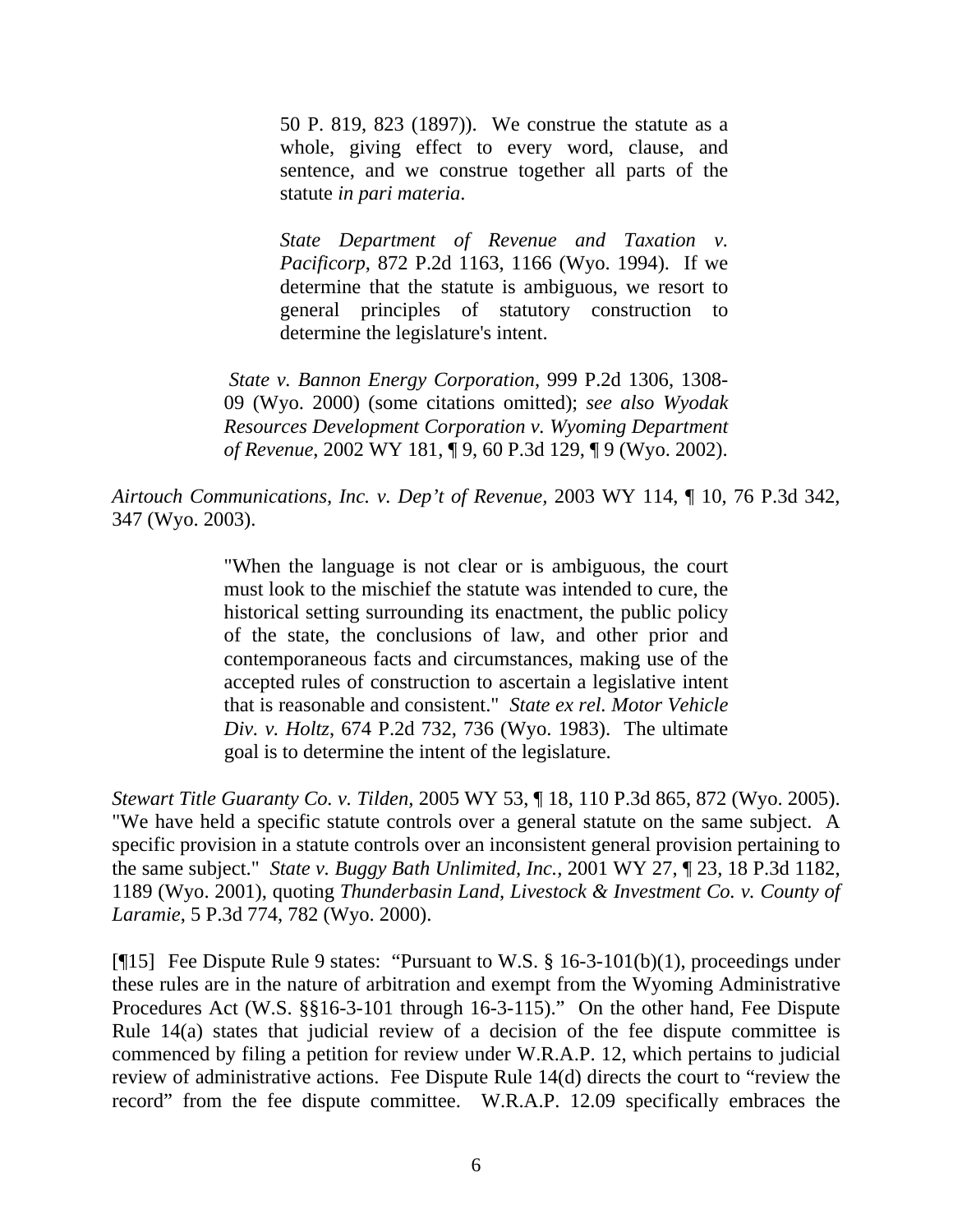standard of review for administrative decisions outlined in the Wyoming Administrative Procedures Act, at Wyo. Stat. Ann. § 16-3-114(c) (LexisNexis 2005). Section 16-3- 114(c) states in pertinent part:

> (c) To the extent necessary to make a decision and when presented, the reviewing court shall decide all relevant questions of law, interpret constitutional and statutory provisions, and determine the meaning or applicability of the terms of an agency action. In making the following determinations, the court shall review the whole record or those parts of it cited by a party and due account shall be taken of the rule of prejudicial error. The reviewing court shall:

> > \* \* \*

 (ii) Hold unlawful and set aside agency action, findings and conclusions found to be:

> (A) Arbitrary, capricious, an abuse of discretion or otherwise not in accordance with law;

> > \* \* \*

(E) Unsupported by substantial evidence in a case reviewed on the record of an agency hearing provided by statute.

[¶16] On their face, the fee dispute rules are inconsistent. Fee Dispute Rule 9 states the proceeding before the fee dispute committee is in the nature of an arbitration and the Wyoming Administrative Procedures Act does not apply. Whereas, Fee Dispute Rule 14 directs that appeals from decisions of the fee dispute committee must be taken under Rule 12 of the Wyoming Rules of Appellate Procedure. W.R.A.P 12 dictates that we look to § 16-3-114(c) of the Wyoming Administrative Procedures Act for the standard of review.

[¶17] It is important to determine whether the standard of review applicable to arbitrations or administrative decisions applies to appeals from the fee dispute committee because those standards of review differ significantly. *JBC of Wyoming Corp. v. City of Cheyenne,* 843 P.2d 1190, 1194 (Wyo. 1992). Wyoming arbitration statutes give courts very limited authority to review arbitrators' decisions. Wyo. Stat. Ann. §§ 1-36-113 through 119 (LexisNexis 2005). *See also*, *Pecha v. Smith, Keller & Associates,* 942 P.2d 387, 390-91 (Wyo. 1997); *JBC,* 843 P.2d at 1194. In contrast, judicial review of administrative agency decisions, pursuant to  $\S$  16-3-114(c), requires a review of the entire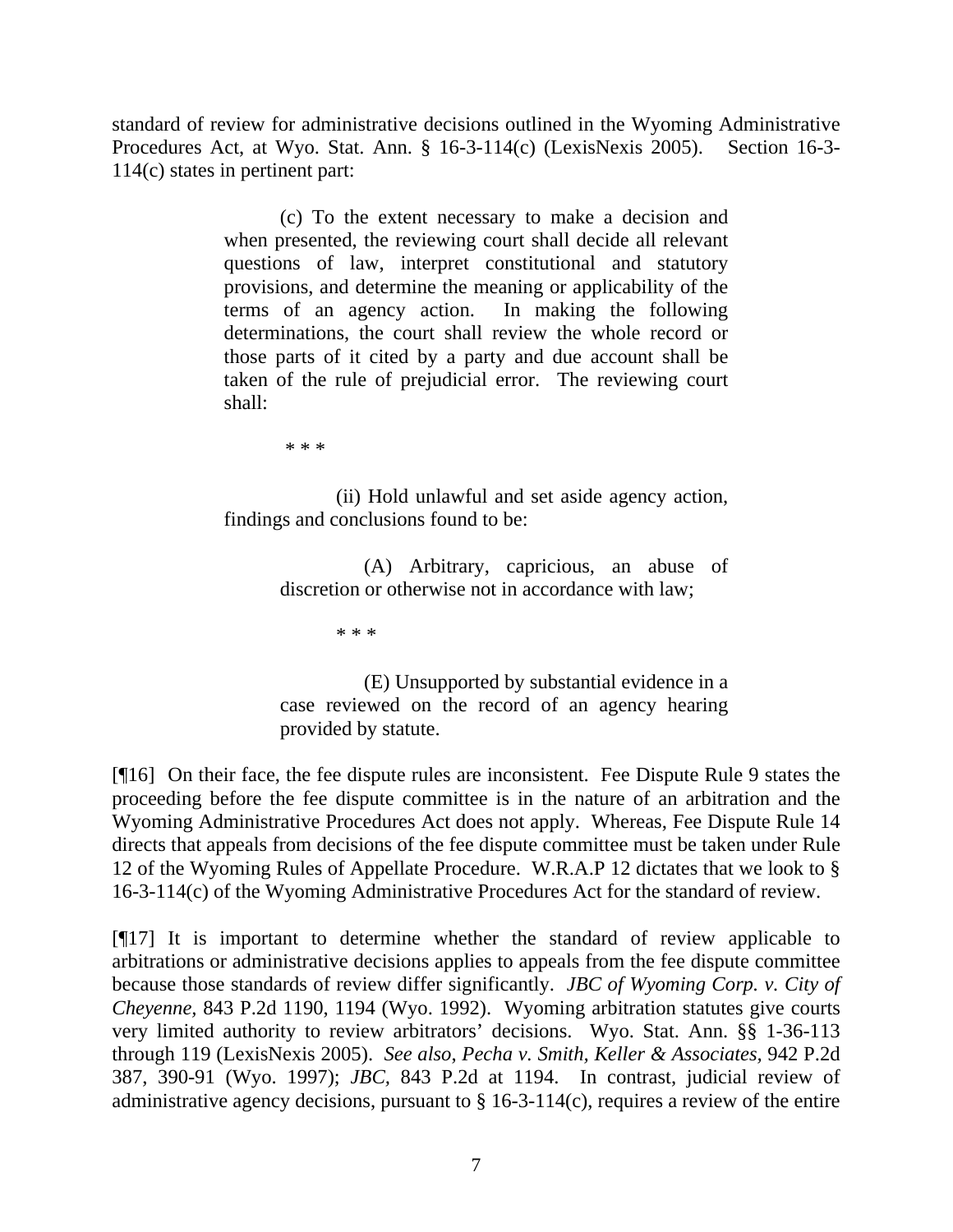record to determine whether there is substantial evidence to support the agency's determination. *See e.g., KG Construction, Inc. v. Sherman,* 2005 WY 116, ¶ 9, 120 P.3d 145, 147 (Wyo. 2005).

[¶18] We are able to reconcile the inconsistencies in the fee dispute rules by reading the rules *in pari materia* and giving effect to each provision. Under Fee Dispute Rule 9, the procedures set forth in Wyoming's version of the Uniform Arbitration Act, Wyo. Stat. Ann. § 1-36-101 through 119 (LexisNexis 2005), should be used by the fee dispute committee to conduct the evidentiary hearing.<sup>[3](#page-8-0)</sup> Judicial review of the fee dispute committee's decision, however, will be conducted in accordance with Fee Dispute Rule 14 by employing standards provided in W.R.A.P. 12. This interpretation of the fee dispute rules allows the rule which specifically addresses judicial review (Fee Dispute Rule 14) to control over the rule which addresses the fee dispute process in general (Fee Dispute Rule 9). Moreover, our decision gives effect to the language in Fee Dispute Rule 14(d) which directs the appellate court to "review the record" of the fee dispute committee hearing. Treating the fee dispute committee as an administrative agency for the purposes of appeal recognizes the importance of the fee dispute committee's function in resolving the factual issues involved in fee disputes. By applying our standard of review for administrative decisions, we give deference to the fee dispute committee's findings of fact, while affording the parties the right to judicial review of the fee dispute committee's decision to ensure substantial evidence supports those factual findings. *See e.g*., *KG Construction, Inc.*, ¶ 9, 120 P.3d at 147; *Newman v. State ex rel. Wyo. Workers' Safety and Comp. Div.,* 2002 WY 91, ¶ 12, 49 P.3d 163, 168 (Wyo. 2002).

[¶19] Thus, we will scrutinize the fee dispute committee's decision in this case in accordance with the procedures for judicial review of administrative decisions as set forth in W.R.A.P. 12.01 *et. seq*. and § 16-3-114(c). As we have discussed on innumerable occasions:

> The substantial evidence test is the appropriate standard of review in appeals from contested case proceedings when factual findings are involved and both parties submit evidence. *Robbins v. State ex rel. Wyo. Worker's Safety & Comp. Div.,* 2003 WY 29, ¶ 18, 64 P.3d 729, 732 (Wyo. 2003). Substantial evidence is relevant

 $\overline{a}$ 

<span id="page-8-0"></span> $3$  Wyoming's arbitration statutes set forth procedures for arbitration hearings, which include the right to notice of the hearing and the right to present evidence, call witnesses, and cross examine opposing witnesses at the hearing. *See* § 1-36-110. There is no claim those procedures were not followed in this case. Although we recognize Fee Dispute Rule 9 states the hearing will be conducted as an arbitration and the Wyoming Administrative Procedures Act does not apply, there is little difference between a contested case hearing and the hearing procedures set out in the arbitration statutes. The goal of each is to provide the parties a fair hearing. Compare § 1-36-110 (arbitration hearing procedures) and Wyo. Stat. Ann. § 16-3-107 (LexisNexis 2005) (contested case procedures).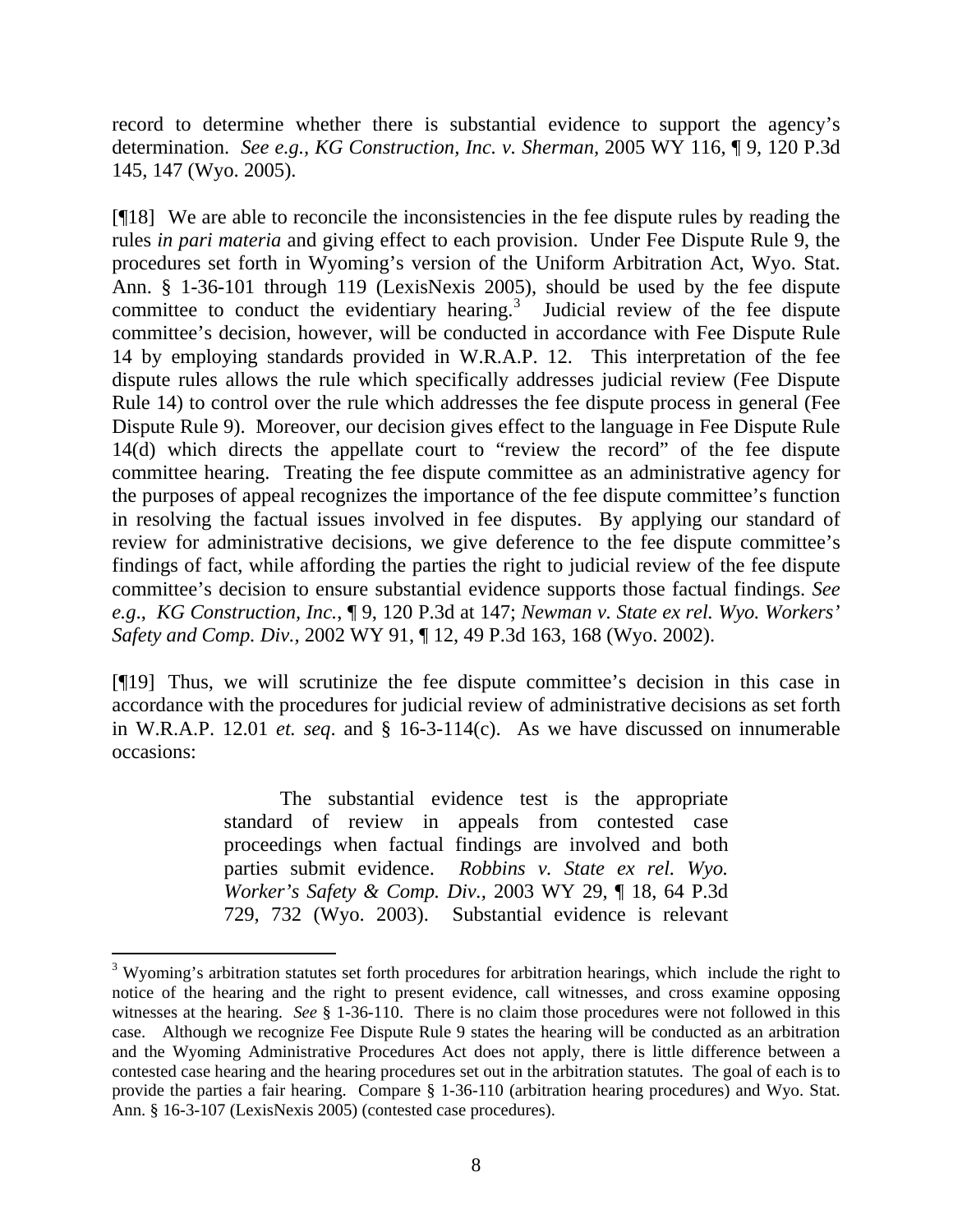evidence which a reasonable mind might accept in support of the agency's conclusions. It is more than a scintilla of evidence. Even if the factual findings are found to be supported by substantial evidence, the ultimate agency decision may still be found to be arbitrary or capricious for other reasons. An appellate court does not examine the record only to determine if there is substantial evidence to support the agency's decision, but it also must examine the conflicting evidence to determine if the hearing examiner could have reasonably made its finding and order upon all of the evidence before it. *Newman v. State ex rel. Wyo. Workers' Safety and Comp. Div.,* 2002 WY 91, 49 P.3d 163, 172 (Wyo. 2002).

*KG Construction, Inc.*, ¶ 9, 120 P.3d at 147. The fee dispute committee's conclusions of law, however, are not entitled to the same deference as its factual findings. We review the fee dispute committee's conclusions of law *de novo*. *DC Production Service v. Dep't of Employment*, 2002 WY 142, ¶ 7, 54 P.3d 768, 771 (Wyo. 2002).

# **DISCUSSION**

### *A. Credit for Costs Paid on Behalf of Client*

[¶20] Mr. Cotton complains the fee dispute committee erred by failing to give him credit for two payments totaling \$6,148.59, which he made on behalf of Ms. McCulloh in February 1999. The disputed costs include a payment of \$2,174.12 to the guardian ad litem and a payment of \$3,974.47 to a mediation firm. According to Mr. Cotton, these costs were incurred by Ms. McCulloh prior to his representation of her, but he paid them out of the \$50,000 interim award to Ms. McCulloh. The costs claimed by Mr. Cotton were referenced in his accounting of the disbursements from the \$50,000 award but were not included in his billing statements.

[¶21] Mr. Cotton's financial documentation is somewhat difficult to follow. For example, in comparing the \$50,000 accounting to his bills, there are some costs which are referenced on the accounting and are also included in the billing statements and others, like the costs at issue here, which are incorporated into the accounting but are not included in his billing statements. Mr. Cotton claims these costs were not included in his statements because they were not incurred while he represented Ms. McCulloh. To further cloud the issue, in addition to the two disputed costs, there is one other cost included in the accounting and not reported on Mr. Cotton's bills – an additional guardian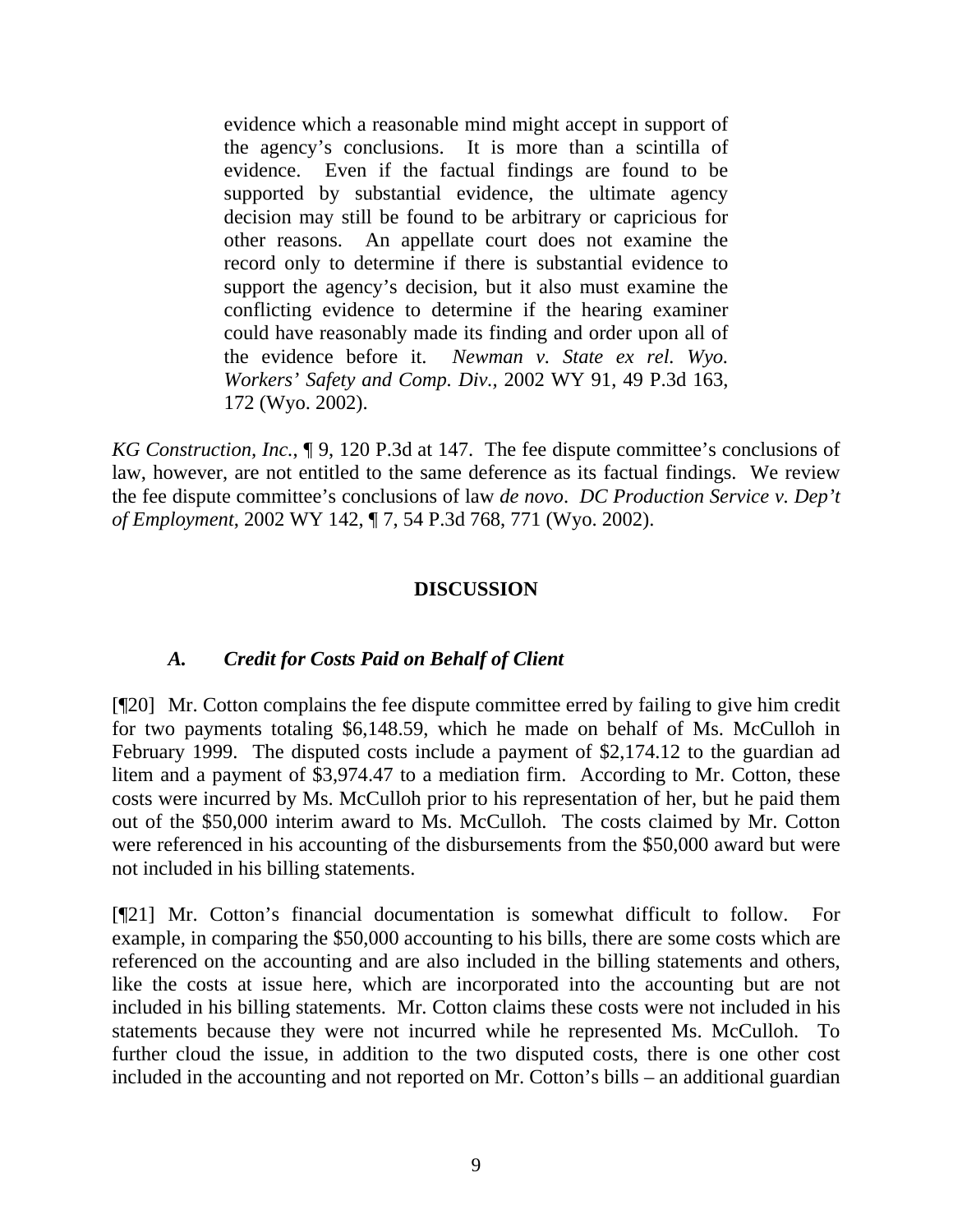ad litem bill of \$3,97[4](#page-10-0).47. $4$  Mr. Cotton does not, however, argue that the fee dispute committee erred by failing to credit him with that cost.

[¶22] Mr. Cotton's pre-hearing memorandum contained an itemization of the fees and costs which he asserted Ms. McCulloh owed to him. With regard to the original divorce proceeding, he claimed she still owed him \$41,400.29 in costs and fees. Mr. Cotton referred to the \$50,000 accounting in his pre-hearing memorandum but did not explain that some of the costs included in the accounting were not included in his billing statements.

 $[$ [[23] According to Fee Dispute Rule 11(c), the "attorney is responsible for carrying the burden of proof by a preponderance of the evidence. If the attorney fails to carry the burden by a preponderance of the evidence, the panel shall enter a resolution order against the attorney." The fee dispute committee used Mr. Cotton's billing statements to fashion its decision. The resolution order evidences the fee dispute committee's meticulous examination of Mr. Cotton's billing statements, which were voluminous and somewhat confusing, and awards all costs claimed in those bills, except three items which were billed twice in error. Mr. Cotton does not direct us to any evidence in the record where he explained to the fee dispute committee that he was entitled to an award of costs not included in his billing statements.

[¶24] Mr. Cotton had ample opportunity to present his claim to the fee dispute committee at the hearing. He testified as a witness and acted as an advocate on his own behalf by arguing the meaning of the evidence presented. Under Fee Dispute Rule 11(c), Mr. Cotton had the burden of proving that he was entitled to be awarded fees and costs. On this record, we cannot fault the fee dispute committee for using his billing statements as the basis for determining the amounts due to him. It was not the fee dispute committee's obligation to check each bill to make sure Mr. Cotton had included all costs he paid on behalf of Ms. McCulloh. Consequently, we cannot criticize the fee dispute committee for disregarding the two costs at issue here.

# *B. Application of the Representation Agreement Fee Cap*

[¶25] Mr. Cotton argues that the fee dispute committee erred by enforcing the limited hourly fee cap contained within the parties' representation agreement. The fees section of the agreement stated, in pertinent part:

<span id="page-10-0"></span><sup>&</sup>lt;sup>4</sup> It is unusual that this guardian ad litem disbursement is for exactly the same amount Mr. Cotton claimed he paid to the mediator on behalf of Ms. McCulloh.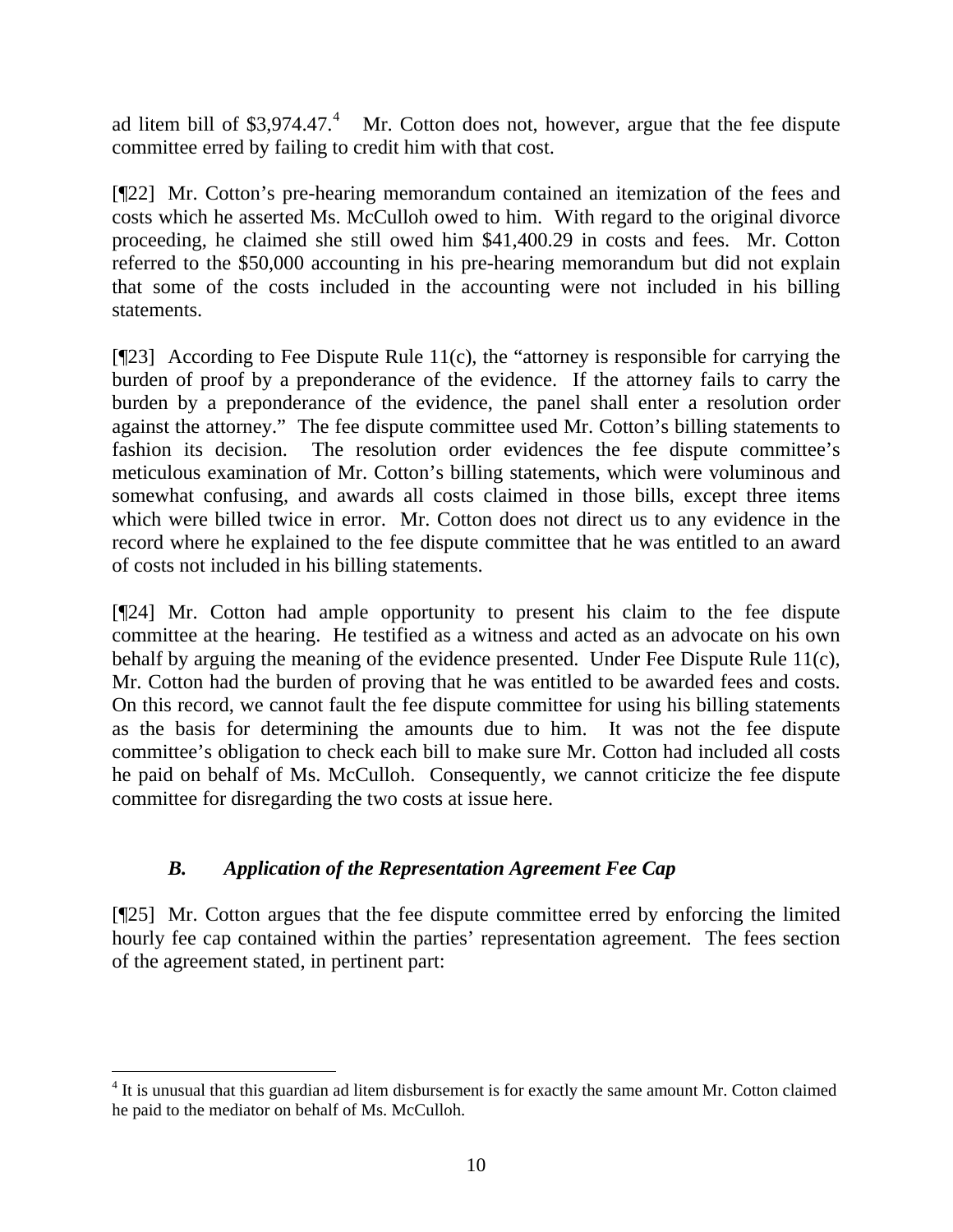After review and/or discussion of the factors contained in the paragraph "Negotiation of Fees", the client agrees to pay a limited hourly fee and a contingent or bonus fee as follows:

A. Limited hourly fee:

Client agrees to provide an initial retainer of \$2,500, to be increased to \$30,000 upon receipt of prior attorney fees from the adverse party. Attorney will provide work against the retainer at the rate of \$85 per hour.

The maximum hourly fees to be paid by the client to Attorney shall be the greater of  $(1)$  \$15,000, or  $(2)$  the amount of hourly fees assessed against the opposing party, provided that if the case is appealed by either party, the maximum hourly fees shall be the greater of (3)  $$2,500$  in addition to  $\#(1)$  or (4) the amount of hourly fees assessed against the opposing party. It is anticipated that the retainer will be replenished as amounts are used.

(underlined portions indicate handwritten insertions). The fee dispute committee made the following findings with regard to the fee agreement:

- 5) On October 17, 1998 Mr. Cotton and Ms. McCulloh entered into a fee agreement. Said fee agreement encompassed "Divorce – Domestic Relations – Torts occurring during marriage[."]
- 6) The agreement set forth caps for hourly rates on the principal case, the appeal, as well as a contingency agreement.
- 7) The agreement set forth a \$15,000.00 cap on Mr. Cotton[']s hourly fee for the principal case. A contingency was in the contract that a larger fee would be available to Mr. Cotton if the court ordered attorney['s] fee[]s in excess of the \$15,000.00 cap. The agreement also set forth a[n] additional \$2,500.00 cap on hourly fees if the case was appealed. A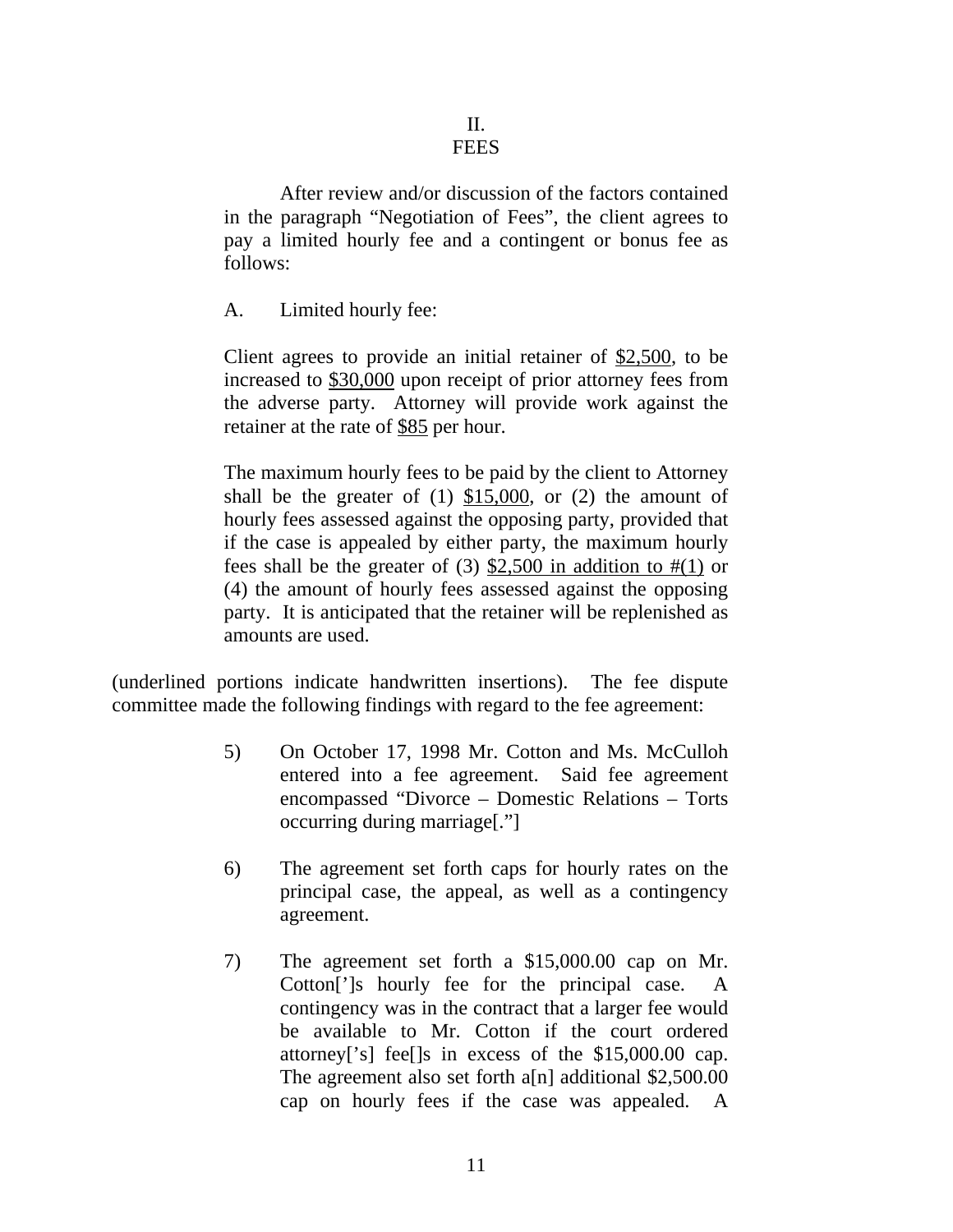contingency was in the contract that a larger fee would be available to Mr. Cotton if the court ordered attorney['s] fee[]s in excess of the 2,500.00 cap.

\* \* \*

32) No additional attorney's fees were awarded by the District Court in the divorce action.

\* \* \*

- 34) No attorney's fee was awarded in the appeal of the divorce action by the Wyoming Supreme Court.
- 35) The total fees available for the "Divorce Domestic Relations" action and the "Divorce – Domestic Relations" appeal pursuant to the written agreement dated October 17, 1998 is \$17,500.00 plus costs.

[¶26] Mr. Cotton argues the fee cap should not have been enforced for two reasons: 1) the district court awarded attorney's fees to Ms. McCulloh; and 2) the parties agreed to waive the cap by their course of conduct. We will examine each of his arguments in turn.

[¶27] Mr. Cotton claims the fee dispute committee incorrectly concluded the district court did not award attorney's fees to Ms. McCulloh in the divorce proceeding. He maintains that the district court's interim order awarding Ms. McCulloh \$50,000 in February 1999 amounted to an award of attorney's fees. The district court's Interim Stipulated Order of Distribution stated, in pertinent part:

- 1. The Court will not decide the Motion for Attorneys Fees at this time, but will consider requests for attorney fees at the time of the Hearing scheduled in this matter;
- 2. In accordance with the suggestion of the Court, the Defendant agrees to and shall, by February 12, 1999, or sooner if possible, pay \$50,000 to the Clerk of the Fourth Judicial District Court of Sheridan County, Wyoming for payment to the Plaintiff and her attorney, C. John Cotton;
- 3. The Plaintiff is under no obligations or restrictions with regard to how the \$50,000.00 distribution is to be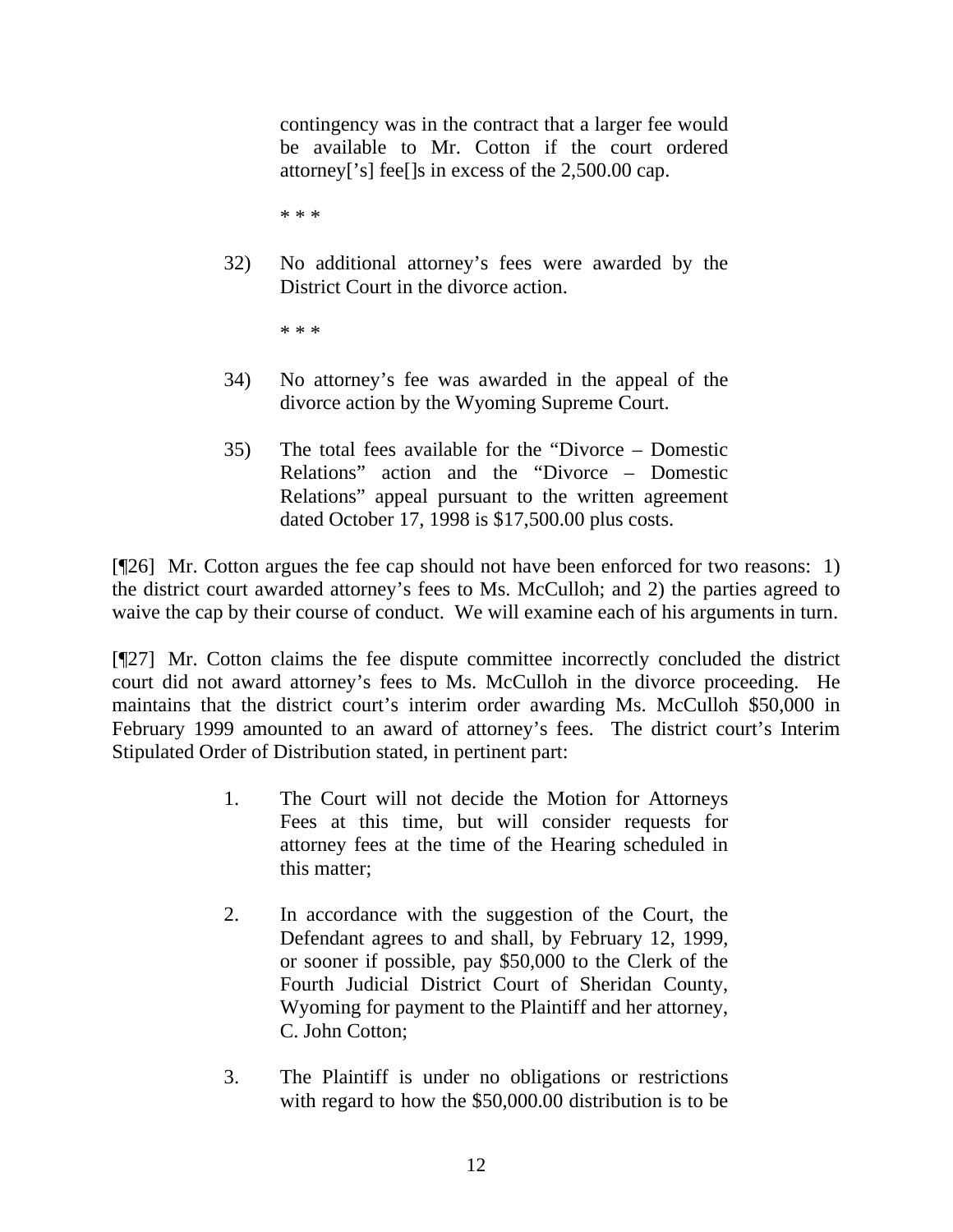spent. However, Plaintiff shall keep a detailed accounting of any and all expenditures from said distribution, and provide Defendant with a report of the accounting upon request. Defendant shall likewise keep an accounting of expenditures, and provide Plaintiff with a report of the same upon request.

[4]. The distribution previously set forth shall be taken into account by the Court at the time of the ultimate property distribution in this case[.]

[¶28] Mr. Cotton claims the following evidence supports his contention that the district court awarded him attorney's fees: 1) he filed motions on behalf of Ms. McCulloh requesting an award of attorney's fees from Mr. Drake; 2) Mr. Drake wrote "Legal Fees Plaintiff" on the memo line of the \$50,000 check; and 3) the district court's decision letter and order in the divorce proceeding indicated that the property distribution included a consideration of Ms. McCulloh's request for costs and attorney's fees.

[¶29] We conclude substantial evidence supported the fee dispute committee's determination that the district court did not order Mr. Drake to pay a specific attorney's fees award to Ms. McCulloh. Contrary to the notation placed on the memo line of Mr. Drake's check, the district court's order very clearly stated the interim distribution was not an award of attorney's fees pursuant to Ms. McCulloh's motion for fees and Ms. McCulloh was free to use the funds in any manner she wished. The district court's order explained that it was simply approving a stipulated agreement between the parties that Mr. Drake would distribute \$50,000 to Ms. McCulloh prior to the final divorce decree. Furthermore, the district court's decision letter in the divorce proceeding clearly provided that, although the district court took Ms. McCulloh's need for costs and attorney's fees into account in making the property distribution, each party was responsible for his or her own attorney's fees.

[¶30] Mr. Cotton's claim that the district court's order included a specific award of attorney's fees from Mr. Drake completely disregards the procedure employed by district courts in making such awards. Under the American system, when a party is entitled to an attorney's fees award from his opponent, he must submit his request to the court for a determination of whether his attorney's fees are reasonable*. See* Wyo. Stat. Ann. § 1-14- 126(b) (LexisNexis 200[5](#page-13-0)),<sup>5</sup> *Cline v. Rocky Mountain, Inc.*, 998 P.2d 946, 951 (Wyo.

\* \* \*

<span id="page-13-0"></span> $5$  Section 1-14-126. Costs in discretion of court.

 <sup>(</sup>b) In civil actions for which an award of attorney's fees is authorized, the court in its discretion may award reasonable attorney's fees to the prevailing party without requiring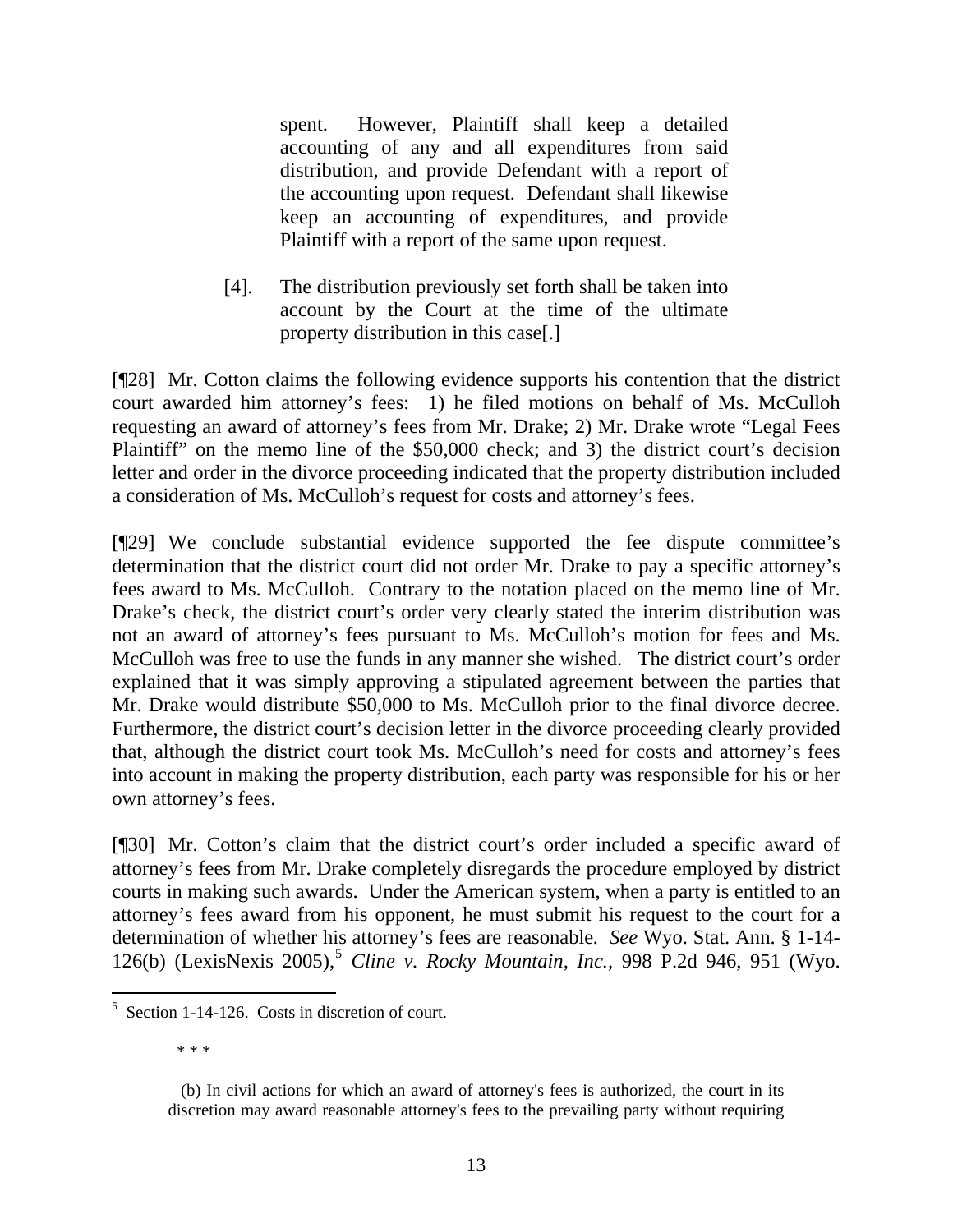2000) (applying the federal lodestar method to determine a reasonable attorney's fees award). This procedure is required in awarding attorney's fees under § 20-2-111, as well. *See e.g*., *Black v. De Black,* 1 P.3d 1244 (Wyo. 2000). In this case, the district court did not make a determination on the reasonableness of Ms. McCulloh's request for attorney's fees. Instead, the record is clear that the district court simply confirmed an agreement between the parties which required Mr. Drake to make a property distribution to Ms. McCulloh to sustain her while she was litigating the divorce. The record contains substantial evidence to support the fee dispute committee's finding that the district court did not award attorney's fees to Ms. McCulloh.

[¶31] In the alternative, Mr. Cotton argues the parties agreed to treat the \$50,000 as an award of fees, thereby modifying the terms of the representation agreement. He relies upon a footnote in *Schuler v. Community First National Bank,* 999 P.2d 1303 (Wyo. 2000), in support of his argument. That footnote states:

> As a general rule, if the parties mutually adopt a mode of performing their contract differing from its strict terms or if they mutually relax the contract's terms by adopting a loose mode of executing them, neither party can go back upon the past and insist upon a breach because the contract was not fulfilled according to its letter. *Quin Blair Enterprises, Inc. v. Julien Constr. Co.*, 597 P.2d 945, 951 n. 6 (Wyo.1979).

*Id.* at 1305, n. 1.

l

[¶32] Mr. Cotton presented this argument to the fee dispute committee, but the fee dispute committee obviously did not accept it since they calculated his fees according to the terms of the fee agreement. There is substantial evidence to support the fee dispute committee's determination. The legal principle which Mr. Cotton relies upon requires a

expert testimony. In exercising its discretion the court may consider the following factors:

 (i) The time and labor required, the novelty and difficulty of the questions involved, and the skill requisite to perform the legal service properly;

 (ii) The likelihood that the acceptance of the particular employment precluded other employment by the lawyer;

(iii) The fee customarily charged in the locality for similar legal services;

(iv) The amount involved and the results obtained;

(v) The time limitations imposed by the client or by the circumstances;

(vi) The nature and length of the professional relationship with the client;

 (vii) The experience, reputation and ability of the lawyer or lawyers performing the services; and

(viii) Whether the fee is fixed or contingent.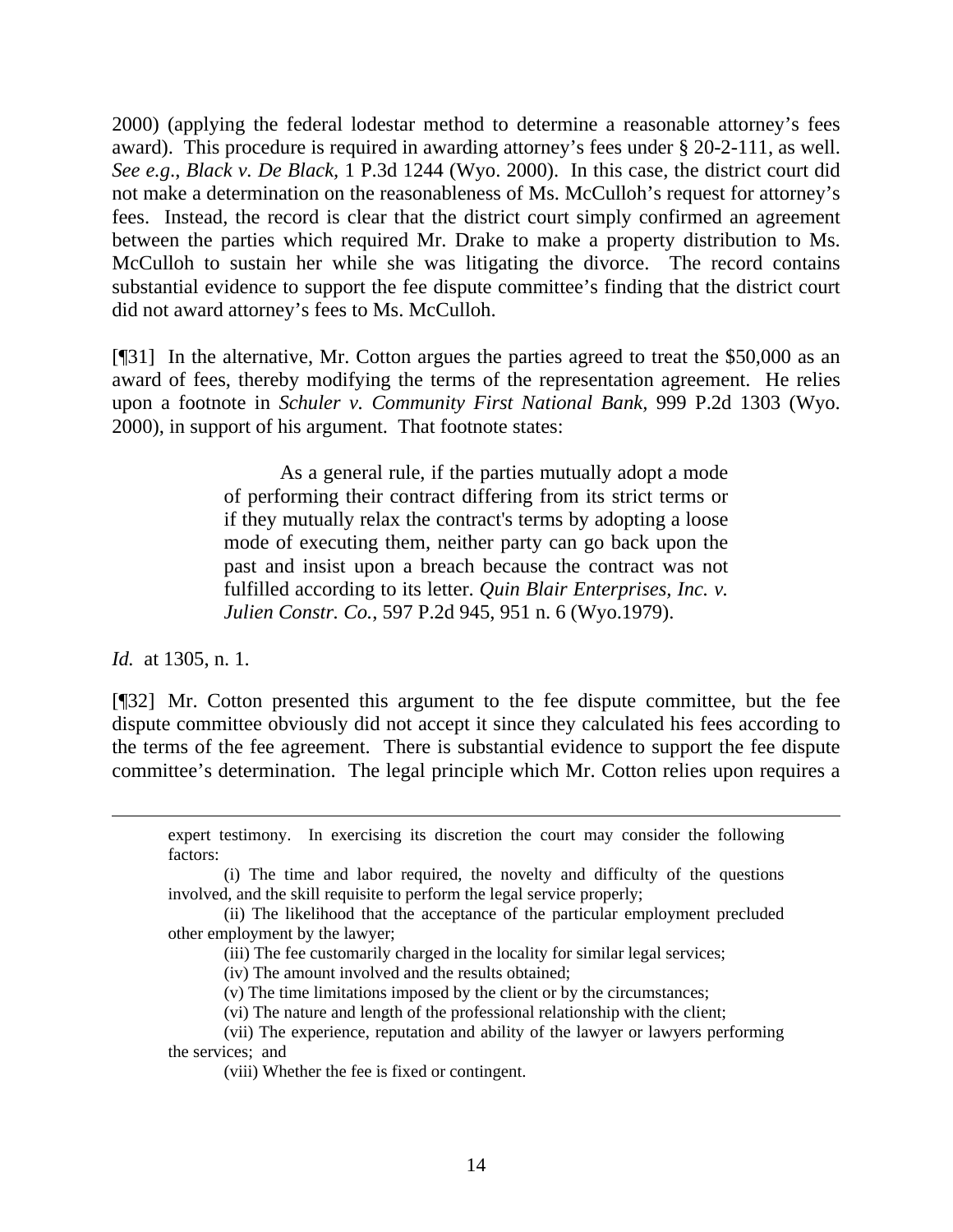mutual agreement by the parties to perform the contract in a manner differing from its actual terms. A unilateral disregard of the terms of the contract will not vary the requirements of the contract. *Quin Blair Enterprises, Inc. v. Julien Const. Co.,* 597 P.2d 945, 951, n. 6 (Wyo. 1979).

[¶33] Mr. Cotton claims Ms. McCulloh agreed to disburse a large portion of the \$50,000 interim award to him as fees. In support of his position, Mr. Cotton relies upon statements Ms. McCulloh made in her February 1, 2000, letter to the executive director of the Wyoming State Bar, which she read to Mr. Cotton over the telephone. The statement Mr. Cotton primarily relied upon read: "Since I have already paid more than my contract states that I have to pay, I think it is obvious I have not kept the cap and am not going to let Mr. Cotton go unpaid." Mr. Cotton characterizes this statement as an admission by Ms. McCulloh that she agreed to waive the fee cap. He also claims, because she admitted she received his bills, she acquiesced to his use of the interim award for fee payments above the cap in the representation agreement.

[¶34] The fee dispute committee obviously did not agree with Mr. Cotton's explanation of the evidence and the record supports its conclusion. First of all, Ms. McCulloh's statement must be read in the context of the entire letter, the on-going litigation between Ms. McCulloh and her ex-husband, and the business relationship between Ms. McCulloh and Mr. Cotton. On February 1, 2000, the parties were engaged in the appeal of the initial divorce decree, anticipating receipt of the \$200,000 property distribution from Mr. Drake, and already involved in an action for modification of the original decree. Mr. Cotton and Ms. McCulloh disagreed about how the property award should be distributed. Mr. Cotton wanted the check made payable jointly to him and Ms. McCulloh, and she wanted it made out only to her. The parties had a discussion about this matter and that discussion precipitated Ms. McCulloh's letter to the state bar. The paragraph containing the statement relied upon by Mr. Cotton, read in its entirety:

> I need to make it clear that I have no other representation and I am afraid that Mr. Cotton's actions today, and the actions he is contemplating, will hurt my case very much. Mr. Cotton is the only person I have to represent me and protect my rights, so this misunderstanding and the timing of his insistence on putting his name on my property settlement is extremely unfortunate. I do not want Mr. Cotton to resign, but at the same time, I need to know that I am not going to be taken advantage of on fees. I am enclosing the initial contract that I signed with Mr. Cotton. This contract specifically puts a cap on his fees at \$17,500.00. Since I have already paid more than my contract states that I have to pay, I think it is obvious that I have not kept the cap and am not going to let Mr. Cotton go unpaid. I think, though that there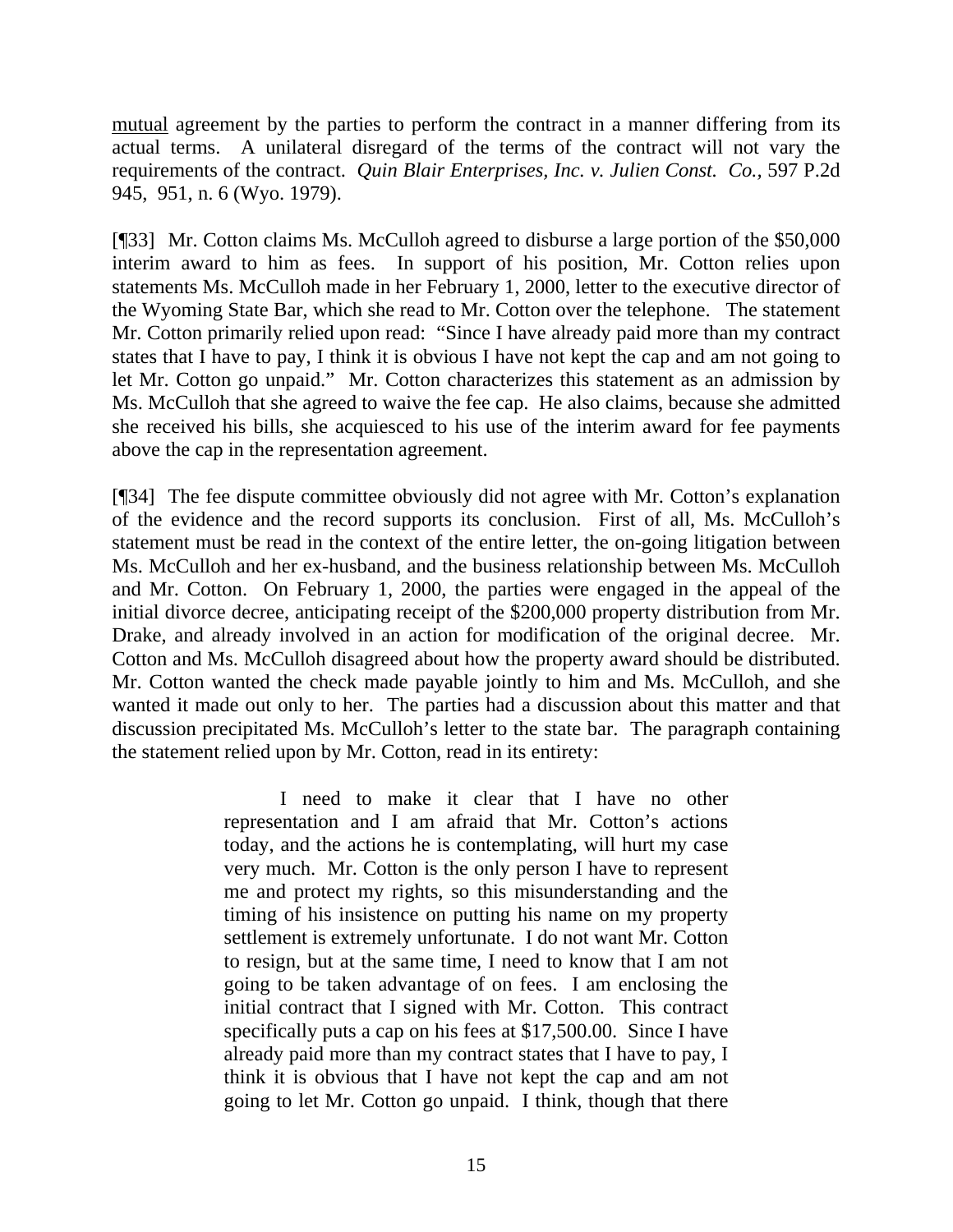can be legitimate differences of opinions on how much more I should pay him. All I know is I want him to finish the appeal and the current motions before the court.

[¶35] Ms. McCulloh's statement was simply a rendition of how she believed Mr. Cotton had treated the interim award. The context of the statement makes it clear she did not necessarily agree with his actions. In fact, she was concerned that he would treat the property distribution in the same manner as he had treated the interim award. Moreover, Ms. McCulloh's statement was made after Mr. Cotton had already unilaterally taken a significant portion of the interim award as payment for his fees. The statement certainly does not evince a mutual agreement to alter the terms of their initial fee agreement.

[¶36] The testimony at the hearing before the fee dispute committee also supports Ms. McCulloh's contention that she did not agree to waive the fee cap. She testified that, shortly after the trial in 1999, she told Mr. Cotton she did not agree with how he had disbursed the \$50,000 interim award. Her concerns were not alleviated and, in January 2000, she met with another attorney, Tim Newcomb, to discuss the possibility of having him represent her in the appeal of the divorce decree.<sup>[6](#page-16-0)</sup> Mr. Newcomb testified Ms. McCulloh was distraught about Mr. Cotton charging more than the hourly fee cap allowed. Mr. Newcomb told Ms. McCulloh that it was probably just a misunderstanding and she should try to work out her differences with Mr. Cotton. Very shortly after her conversation with Mr. Newcomb, Ms. McCulloh drafted the February 1, 2000, letter to the state bar and read it to Mr. Cotton over the telephone. After that, she again visited with Mr. Newcomb and told him Mr. Cotton had said he was billing her for all the hours he worked on the case only so he would have a basis for a future motion to require Mr. Drake to pay her attorney's fees.

[¶37] Other witnesses, including Ms. McCulloh's sister and a friend, testified Ms. McCulloh indicated to them she believed Mr. Cotton's hourly fees were subject to the cap included in the representation agreement and she was concerned he was charging fees in excess of the cap. Consequently, there is substantial evidence in the record to support the fee dispute committee's decision that the fee cap was applicable to the divorce and initial appeal and the parties' conduct did not modify the terms of the representation agreement.

[¶38] Our decision that the parties did not mutually agree to alter the terms of the fee agreement also decides Mr. Cotton's claims that Ms. McCulloh is barred by principles of estoppel and laches from arguing the fee cap should apply. As detailed above, the evidence presented at the hearing effectively established that Ms. McCulloh did not take

<span id="page-16-0"></span> $6$  Mr. Newcomb ultimately agreed to assist Mr. Cotton with the appeal, and Ms. McCulloh paid him \$1,000 for his services.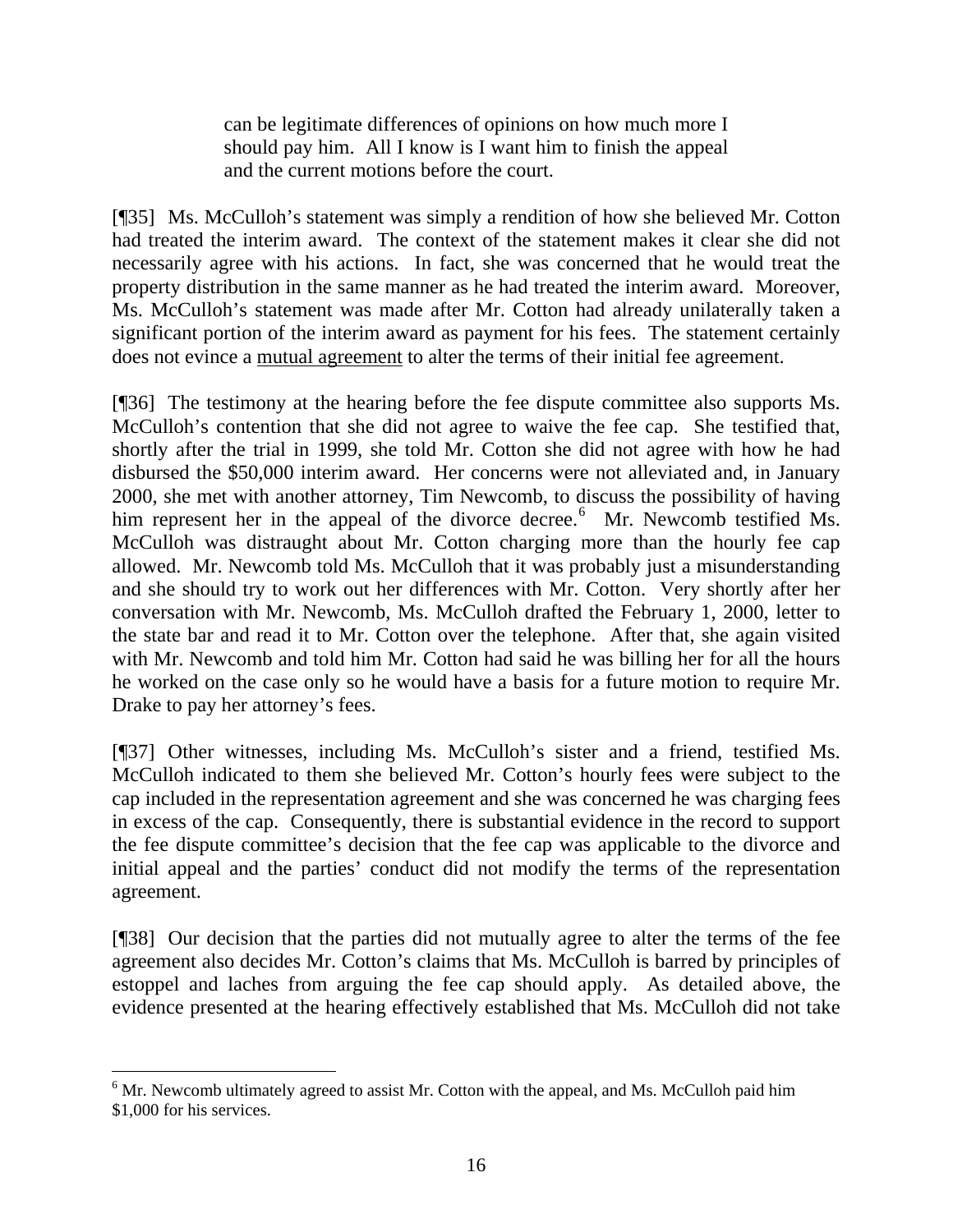inconsistent positions and was not dilatory in asserting her claim that the hourly fee cap was applicable.

# *C. Findings of Fact*

[¶39] Mr. Cotton also claims the fee dispute committee's decision should be reversed because it failed to make proper findings of fact and conclusions of law. As we recognized in our discussion of the standard of review, the Wyoming Administrative Procedures Act does not apply directly to the fee dispute process. However, in order to apply the standard of review applicable to agency decisions, we require appropriate findings of fact and conclusions of law from the fee dispute committee. We, therefore, analogize to cases which involve review of administrative actions to determine whether the fee dispute committee's findings of fact and conclusions of law are adequate.

[¶40] In *Newman,* ¶ 23, 49 P.3d at 172, we ruled an agency's decision may be deemed arbitrary or capricious if it "failed to provide findings of fact or conclusions of law." We explained the agency's obligation in *Veile v. Bryant,* 2004 WY 107, ¶ 22, 97 P.3d 987, 997 (Wyo. 2004), which quoted *State ex rel. Dep't of Transportation v. Legarda*, 2003 WY 130, ¶ 13, 77 P.3d 708, 713 (Wyo. 2003):

> "[T]he agency must "make findings of basic facts upon all of the material issues in the proceeding and upon which its ultimate findings of fact or conclusions are based." *Pan American Petroleum Corporation v. Wyoming Oil and Gas Conservation Commission*, 446 P.2d 550, 555 (Wyo. 1968). This Court needs to know "why" an agency decided the way it did. When an agency does not make adequate findings of basic fact, we do not have a rational basis upon which to review its ultimate findings and conclusions."

*Scott v. McTiernan*, 974 P.2d 966, 969 (Wyo.1999) (citations omitted); see also *Mayland v. Flitner*, 2001 WY 69, ¶13, 28 P.3d 838, ¶13 (Wyo. 2001). It is insufficient for an administrative agency to state only an ultimate fact or conclusion. Each ultimate fact or conclusion must be thoroughly explained in order for a court to determine upon what basis the ultimate fact or conclusion was reached. *Billings v. Wyoming Board of Outfitters and Guides*, 2001 WY 81, ¶13, 30 P.3d 557, ¶13 (Wyo. 2001). When an agency does not set forth the reasons for its actions--that is, when its findings are conclusory--this Court cannot uphold its